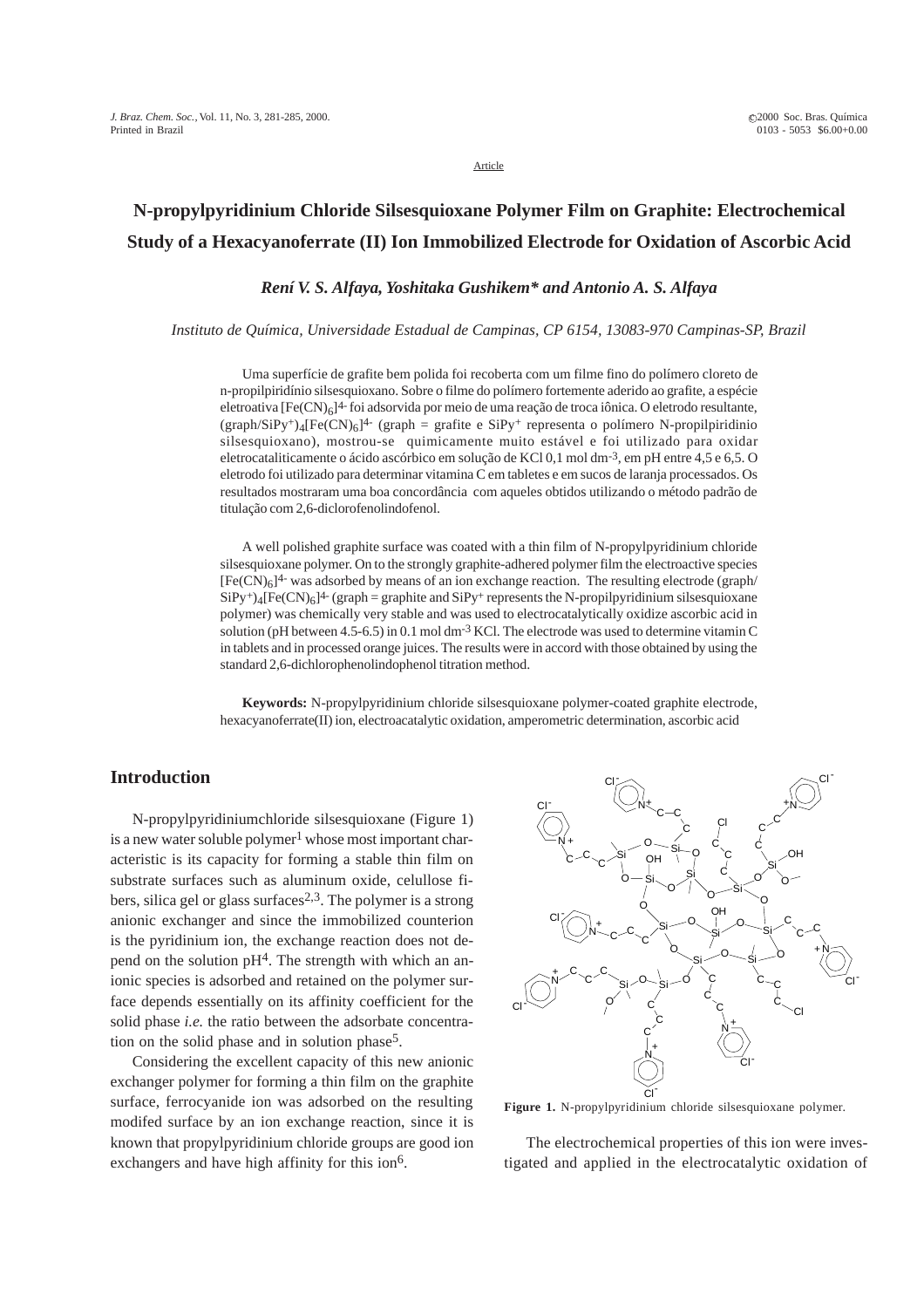ascorbic acid. Due to its importance in biochemical and biomedical processes, development of new methods of analyses by means of electrochemical sensors based on carbon paste modified electrodes<sup>6-11</sup>, carbon fiber<sup>12</sup>, glassy carbon<sup>13,14</sup>, tick-film carbon<sup>15</sup> and polymercoated electrodes<sup>16-22</sup> have been tested.

To probe the potential usefulness of the modified electrode as a chemical sensor, the studies were extended to analyze ascorbic acid in commercially available vitamin C tablets and in processed orange juices.

## **Experimental**

The polymer 3-n-propylpyridiniumchloride silsesquioxane, referred to as  $SiPy<sup>+</sup>Cl$ , was prepared according to the method described elsewhere<sup>1</sup>. Analytical grade potassium ferrocyanide and ascorbic acid were used as received without any previous purification.

#### *Polymer coated graphite*

An electrode was made by inserting, under pressure, a spectroscopically pure 8 mm diameter graphite cylinder in the hole of a Teflon bar with same internal diameter. The end of the graphite surface was polished and the clean surface was immersed in an aqueous solution of the polymer SiPy+Cl- (5 % w/v) for 30 min and then dried at room atmosphere. The electrode, referred to as graph/SiPy+Cl-, was immersed in a solution of potassium ferrrocyanide (20% m/v) for 10 min and then rinsed with pure water and dried. The resulting modified electrode is designated as  $(\text{graph/SiPy}^+)_{4}[\text{Fe(CN)}_{6}]^{4}$ .

#### *Electrochemical measurements*

The electrochemical measurements were made by immersing the prepared electrode, as described above, in a cell with 0.1 mol  $\text{dm}^{-3}$  KCl solution by using a platinum wire as the counter electrode and SCE as the reference electrode. Cyclic voltammetry measurements were made by sweeping the potential between -0.2 and 0.5 V at a scan rate of  $20 \text{ mV s}^{-1}$ .

In amperometric detection successive volumes of 0.01 mol dm-3 ascorbic acid were added in an electrochemical cell filled with 20 cm3 of 0.1 mol dm-3 KCl solution and at a fixed potential of 0.2 V, at pH 5.5. All the electrochemical measurements were carried out under pure argon atmosphere.

Ascorbic acid in real samples (vitamin C tablets) from three different suppliers were analyzed. The tablets  $(-4 g)$ were dissolved in bidistilled water and the volume completed to 500  $\text{cm}^3$  (solution A). The amperometric curves were obtained by adding successive aliquots of  $200 \text{ udm}^3$ 

of solution A into a cell filled with 20 cm<sup>3</sup> of 0.1 mol dm<sup>-3</sup> KCl solution at pH 5.5. The observed current against time plot was compared with that obtained for standard ascorbic acid solution. In processed juices, vitamin C was determined by using similar procedure.

Vitamin C in tablets and in juices was also determined by the standard volumetric technique by using the reagent 2,6-dichlorophenolindophenol (dpip)23-25.

### **Results and Discussion**

The hexacyanoferrate (II) ion is bound to the electrode surface by an electrostatic interaction and gives a redox pair at a midpoint potential  $E_m$  = 0.14 V  $[E_m = E_{pa} + E_{pc}/2$ , where  $E_{pa}$  and  $E_{pc}$  are the anodic and the cathodic peak potentials, respectively] in 0.1 mol dm<sup>-3</sup> KCl solution at pH 5.5 (Figure 2c). By integrating the area under the anodic or cathodic curves and considering that the geometric area of the electrode is  $0.5 \text{ cm}^2$ , the quantity of estimated ferrocyanide ion was  $\sim 2x10^{-5}$  mmol cm<sup>-2</sup>. For bare graphite and graph/ SiPy<sup>+</sup>Cl<sup>-</sup> electrodes no redox pair in the range of the potential swept was observed (Figures 2, a and b, respectively).



Figure 2. Cyclic voltammetry curves obtained by using the following electrodes of: (a) graphite, (b) graph/SiPy+Cl- and (c) (graph/  $SiPy^{+})_{4} [Fe(CN)_{6}]^{4}$ . Scan rate of 20 mV s<sup>-1</sup>, pH 5.5.

Figure 3 shows the influence of the solution pH on  $E_m$ . Between pH 4.5 and 6.5 the  $E_m$  remained nearly constant and increased at pH values lower than 4. An explanation for such behavior is presumably related to the tendency of the hexacyanoferrate (II) ion to form a stable ion pair with  $H^+$  with an association constant<sup>30</sup> log K<sub>a</sub> = 4.28. Such increase of midpoint potential was already observed for an electrode of  $SiO_2/TiO_2/[Fe(CN)_6]^{4-}$  where hexacyanoferrate (II) is strongly adsorbed on the titanium oxide surface,  ${}^{\circ}\text{TiOH}_2{}^+\text{[Fe(CN}_6)_6]^{4-}$  by electrostatic interaction<sup>26</sup>  $($ ≡TiOH<sub>2</sub><sup>+</sup> stands for protonated hydrous Ti(IV) oxide grafted to a silica gel surface).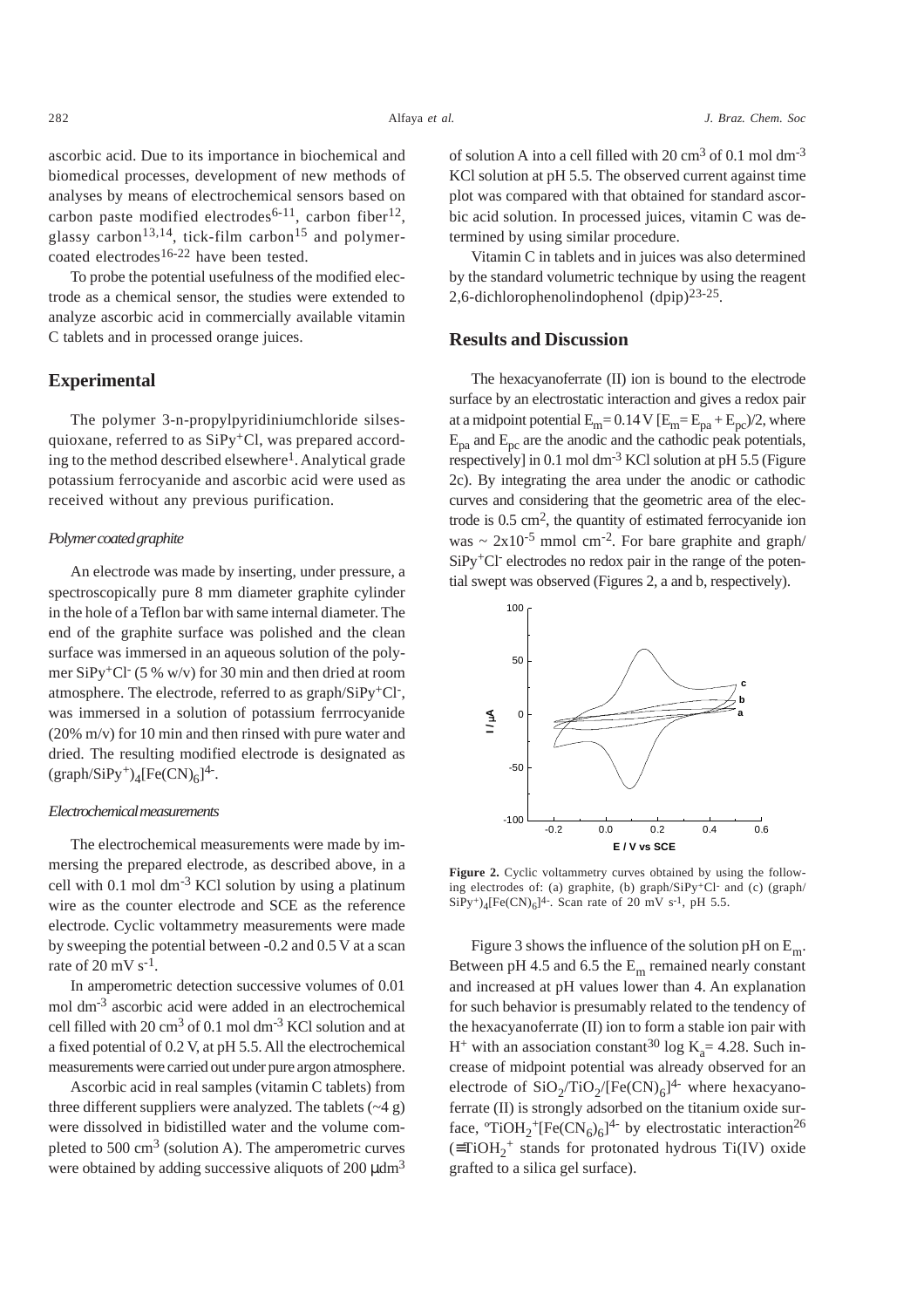

**Figure 3.** Influence of the solution pH on the midpoint potential,  $E_{pa}$ , for  $(\text{graph/SiPy+})_4[\text{Fe(CN)}_6]^{4-}$  in 0.1 mol dm<sup>-3</sup> KCl solution, scan rate of 20 mV s-1 and ascorbic acid concentration of 1x10-3 mol dm-3.

In order to check the stabiltiy of the electrode under exhaustive operation conditions, the anodic and the cathodic peak current intensities were measured against the number of oxidation-reduction potential cycles (Figure 4). Upon cycling the potential between -0.2 and 0.5 V at a sweeping velocity of 20 mV  $s^{-1}$ , the anodic and cathodic peak current intensities did not show any significant decrease resulting from release of the electroactive species to the solution phase at the end of 60 redox cycles. Such degree of adherence on the surface is presumably related to a high affinity coefficient of the hexacyanoferrate (II) ion to the immobilized pyrydinium ion in the solid phase.



**Figure 4.** Peak currents for  $(\text{graph}/\text{SiPy+})_4[\text{Fe(CN)}_6]^{4-}$  as function of number of redox cycles under scan rate of 20 mV s<sup>-1</sup> in 0.1 mol dm<sup>-3</sup> KCl solution. ( $\blacksquare$ ) cathodic peak current, ( $\Box$ ) anodic peak current.

#### *Oxidation of the ascorbic acid*

Figure 5 shows the ascorbic acid oxidation on the  $(\text{graph/SiPy}^+)$ <sub>4</sub>[Fe(CN)<sub>6</sub>]<sup>4-</sup> electrode surface. The cyclic voltammetry curve in the presence of  $1.0x10^{-3}$  mol dm<sup>-3</sup> ascorbic acid solution (pH 5.5) shows a considerable enhancement of the electrode anodic peak current at 0.19 V (curve c) in comparison with the current peak in absence of the acid (curve b). On the bare electrode graph/SiPy+Cl- (curve a) no current is observed for  $1.0x10^{-3}$  mol dm<sup>-3</sup> ascorbic acid solution (pH 5.5). The acid oxidation reactions at the solid-solution interface can be described by the following reactions:

$$
2(\text{graph/SiPy+})_{4}/[\text{Fe}^{II}(CN)_{6}]^{4-} \rightarrow
$$
  
2(\text{graph/SiPy+})\_{4}/[\text{Fe}^{III}(CN)\_{6}]^{3-} + 2e^{-}

$$
2(\text{graph/SiPy}^+)_{4}/[\text{Fe}^{III}(\text{CN})_{6}]^{3-} + \text{H}_{2}\text{AA} \rightarrow
$$
  
2(\text{graph/SiPy}^+)\_{4}/[\text{Fe}^{II}(\text{CN})\_{6}]^{4-} + 2\text{AA} + 2\text{H}^+

where  $H_2AA$  is the ascorbic acid and AA the dehydroascorbic acid.



Figure 5. Cyclic voltammetry curves in 0.1 mol dm<sup>-3</sup> KCl solutions, pH 5.5 and scan rates of 20 mV  $s^{-1}$ : (a) in the presence of ascorbic acid 1x10-3 mol dm-3 on bare electrode surface, graph/ SiPyCl; (b) in the absence of ascorbic acid on  $(\text{graph}/\text{SiPy+})_4$  $[Fe(CN)_6]^{4-}$  electrode surface and (c) on  $(graph/SiPy^+)_4$  $[Fe(CN)<sub>6</sub>]$ <sup>4</sup>- electrode surface in the presence of ascorbic acid 1x10-3 mol dm-3.

#### *Amperometric detection*

Figure 6a shows the amperometric curve obtained upon addition of the ascorbic acid into an electrochemical cell at a fixed  $E_{pa}$ = 0.2 V. It is noteworthy that the response time is very fast and there is no indication that the product is being adsorbed on the electrode surface during the experiment. Such adsorption could interfere on the electrode response, by suppressing the signal. Figure 6b shows the plot of the current peak against ascorbic acid concentrations. A linear correlation for concentrations of the acid between  $0.25x10^{-4}$  and  $2.5x10^{-4}$  mol dm<sup>-3</sup> is observed with a detection limit of  $0.25x10^{-4}$  mol.dm<sup>-3</sup> and sensitivity of  $0.25x10^{-5}$  mol dm<sup>-3</sup>. Therefore, the present electrode has a potential use as sensor for ascorbic acid.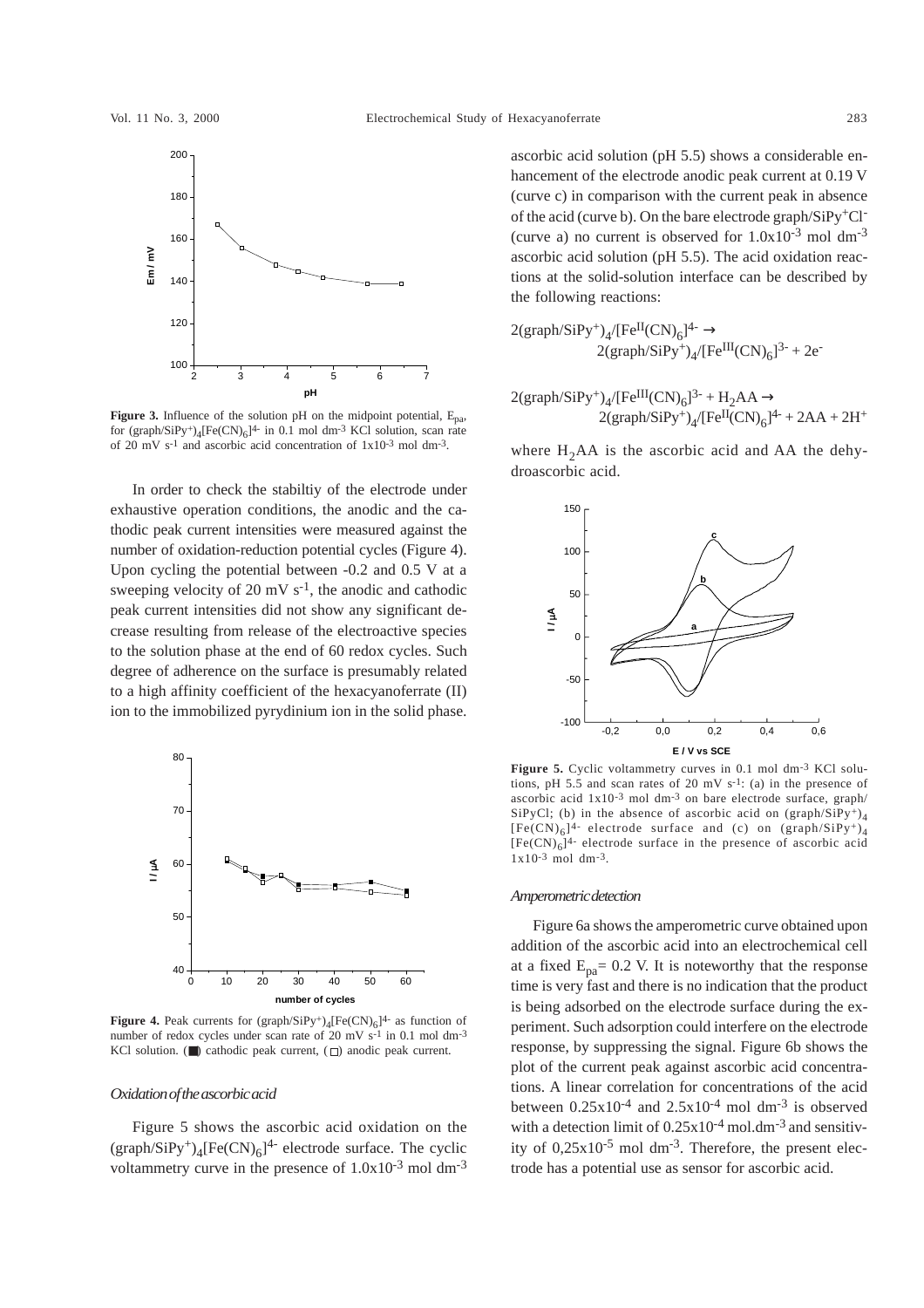| Table 1. Amount of vitamin C in tablets and in processed juices from different suppliers. |  |
|-------------------------------------------------------------------------------------------|--|
|-------------------------------------------------------------------------------------------|--|

| Samples  | Declared<br>amount $/g$ | Titration<br>with dpip $/g$ | Amperometry<br>$(\Delta)$ /g | Relative<br>Error % | CV<br>$\%$ |
|----------|-------------------------|-----------------------------|------------------------------|---------------------|------------|
| tablet A | 1.0 <sup>a</sup>        | $1.002 + 0.001$             | $1.02 + 0.02$                | 1.8                 | 1.8        |
| tablet B | 1.0 <sup>a</sup>        | $0.996 + 0.001$             | $1.04 + 0.02$                | 4.4                 | 1.4        |
| tablet C | 1.0 <sup>a</sup>        | $1.003 + 0.002$             | $1.08 \pm 0.03$              | 7.1                 | 2.3        |
| juice A  |                         | $0.342 + 0.003^b$           | $0.36 + 0.01$                | 5.3                 | 1.9        |
| juice B  |                         | $0.235 + 0.002b$            | $0.25 + 0.01$                | 6.4                 | 3.8        |

 $\frac{a_{\text{weight}}}{a_{\text{weight}}}$  of the tablet 4g;  $\frac{b_{\text{per}}}{c_{\text{filter}}}$  ( $\Delta$ ) Assay values represent the average of five (n = 5) determinations per sample with a confidence level of 95%.



**Figure 6.** Chronoamperometry study for  $(\text{graph}/\text{SiPy}^+)_{4}$  [Fe(CN)<sub>6</sub>]<sup>4-</sup> in 0.1 mol dm-3 KCl solution. (a) chronoamperogram obtained by successive addition of 50  $\mu$ dm<sup>3</sup> ascorbic acid 0.01 mol dm<sup>-3</sup> into an electrochemical cell containing 20 cm3 0.1 mol dm-3 KCl solution at pH 5.5, (b) Plot of anodic peak current  $I_{pa}$  against ascorbic acid concentration.

#### *Determination of ascorbic acid in real samples*

The results of the analyses of vitamin C in tablets and juices (an average of five determinations) obtained using the electrode are presented in Table 1. The values found are compared with those obtained following the recommended ascorbic assay procedure by using the dpip reagent<sup>23</sup>. The amperometric measurements results are found with 95% confidence level and by applying the paired t-test a minimum with 95% confidence.

## **Conclusions**

The electrode  $(\text{graph}/\text{SiPy}^+)_{4}/[\text{Fe}^{\text{II}}(\text{CN})_{6}]^{4}$ - was stable under the operation conditions. The results obtained by using the present electrode are very good considering that other chemical species which could be present, especially in the processed juices, did not interfere in the results. The advantages of using the present electrode are the small time dedicated to the analytical procedure and the fact that it is easily prepared and regenerated. The electrode was relatively sensitive in detecting, using the chronoamperometry technique, a concentration limit of  $0.25x10^{-4}$  mol dm<sup>-3</sup> ascorbic acid.

## **Acknowledgments**

Y. G. is indebted to FAPESP and PRONEX for financial support; R. V. S. A. and A. A. S. A. are indebted to CAPES/ PICD and CNPq for a fellowship

## **References**

- 1. Gushikem, Y.; Alfaya, R. V. S.; Alfaya, A. A. S., **1998,** Braz. Pat., INPI 9803053-1.
- 2. Alfaya, R. V. S.; Gushikem, Y. *J. Colloid Interface Sci.,* **1999**, *213*, 438.
- 3. Fujiwara S. T.; Gushikem Y.; Alfaya, R. V. S., *Colloid Surf*. A, Phys. Chem. Eng. Aspects, **2000** (in press).
- 4. Oyama N.; Shimomura, T.; Shigehara, K.; Anson, F. C. *J. Electroanal. Chem.* **1980**, *112*, 271.
- 5. Gushikem, Y.; Moreira, W. C. *Colloids Surf.* **1987**, *25*, 155.
- 6. Lorencetti, L. L.; Gushikem, Y. *J. Braz. Chem. Soc*. **1993**, *4*, 88.
- 7. Pessôa, C. A.; Gushikem, Y.; Kubota, L. T. *Electroanal*. **1997**, *9*, 800.